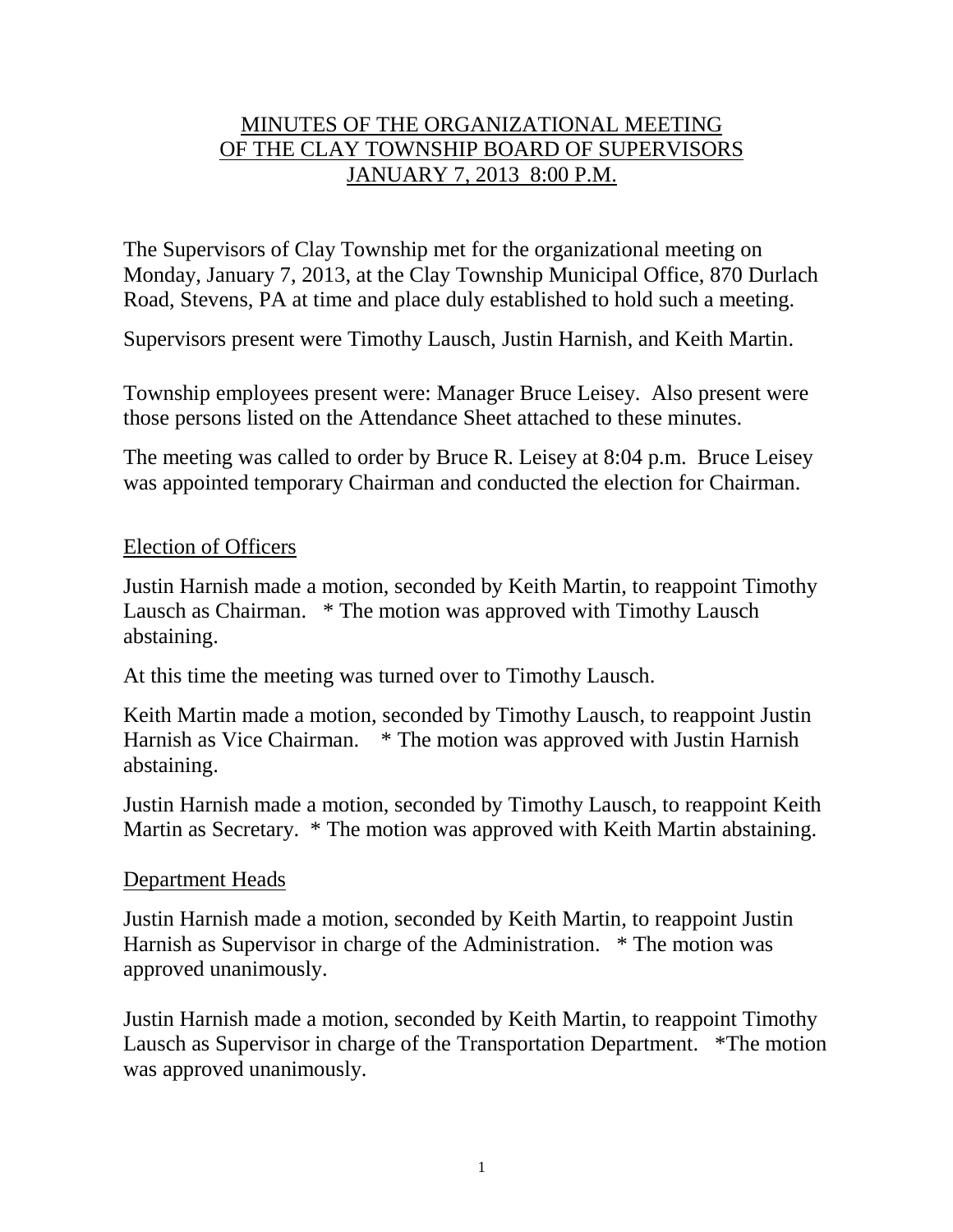Justin Harnish made a motion, seconded by Keith Martin, to reappoint Keith Martin as Supervisor in charge of the Police Department and Emergency Services. \* The motion was approved unanimously.

# Tax Rate

The Board of Supervisors acknowledged the tax rate at 1.3 mills. This rate was established at the December 31, 2008 Board of Supervisors meeting.

The Board of Supervisors acknowledged the Local Services Tax of \$52.00 per person earning over \$12,000 in Clay Township. This rate was established at the December 8, 2008 Board of Supervisors meeting.

## Banking Institution

Justin Harnish made a motion, seconded by Keith Martin, to reappoint Susquehanna Trust, as the Clay Township Banking institution for all General and Recreation funds, and for the Sewer Fund checking account and Capital Improvement account for the year of 2013, and to authorize Keith Martin, Justin Harnish or Bruce R. Leisey to co-sign checks and to require two signatures on all checks. \* The motion was approved unanimously.

Justin Harnish made a motion, seconded by Keith Martin, to reappoint PLIGIT as the Clay Township Banking Institution for Liquid Fuels Funds for the year 2013, and to authorize Keith Martin, Justin Harnish or Bruce R. Leisey to co-sign checks and to require two signatures on all checks. \* The motion was approved unanimously.

## Township Solicitor

Justin Harnish made a motion, seconded by Keith Martin, to reappoint the firm of Shirk and Mejia, LLP, as the Clay Township Solicitor for 2013. The firm will be paid at the rate per the attached sheet dated 9/12/12. \*The motion was approved unanimously.

## Engineering Firm

Justin Harnish made a motion, seconded by Keith Martin, to reappoint Hanover Engineering Associates as the Clay Township engineer for 2013. Robert Lynn will be the Township's representative at the attached rates. \*The motion was approved unanimously.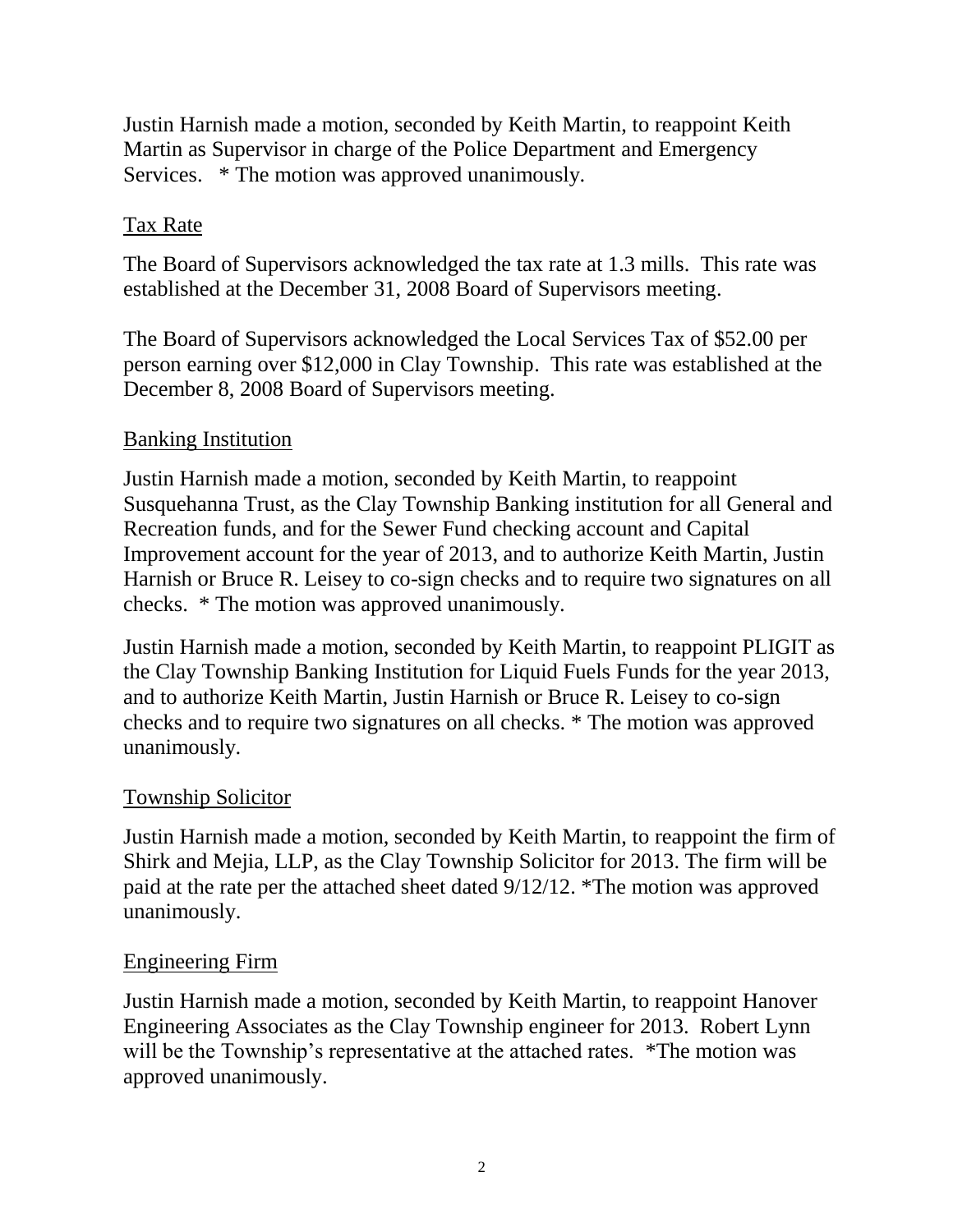## Township Manager/Treasurer

Justin Harnish made a motion, seconded by Keith Martin, to reappoint Bruce Leisey as Township Manager/Treasurer for 2013. \*The motion was approved unanimously.

### Roadmaster

Justin Harnish made a motion, seconded by Keith Martin, to reappoint Earl Stauffer as Township Roadmaster for 2013. \*The motion was approved unanimously.

## Sewage Enforcement Officer

Justin Harnish made a motion, seconded by Keith Martin, to reappoint Marvin Stoner as Clay Township's Sewage Enforcement Officer and Dale High as Alternative Sewage Enforcement Officer for 2013 at the rate of \$200 per perk and probe, \$100 per permit and \$50 per hour for other work. \* The motion was approved unanimously.

## Sewage Treatment Operator

Justin Harnish made a motion, seconded by Keith Martin, to reappoint Clean Water, Inc. as operator for the Hopeland Wastewater Treatment Plant for 2013, at the rate of \$1,300 per month. \* The motion was approved unanimously.

# Zoning Officer

Justin Harnish made a motion, seconded by Keith Martin, to reappoint Dale Stahl as Zoning Officer for 2013. Office hours will remain Tuesday and Thursday from 8:00 AM to 12:00 Noon, with an additional 4 hours per week available on an "as needed" basis. \*The motion was approved unanimously.

Building permit applications will be handled through the Township Office and are available Monday through Friday 8:00 AM – 4:30 PM.

## Vacancy Board

Justin Harnish made a motion, seconded by Keith Martin, to reappoint Roger Kline, 650 Ridgeview Drive, Ephrata, PA to the Vacancy Board for 2013. \*The motion was approved unanimously.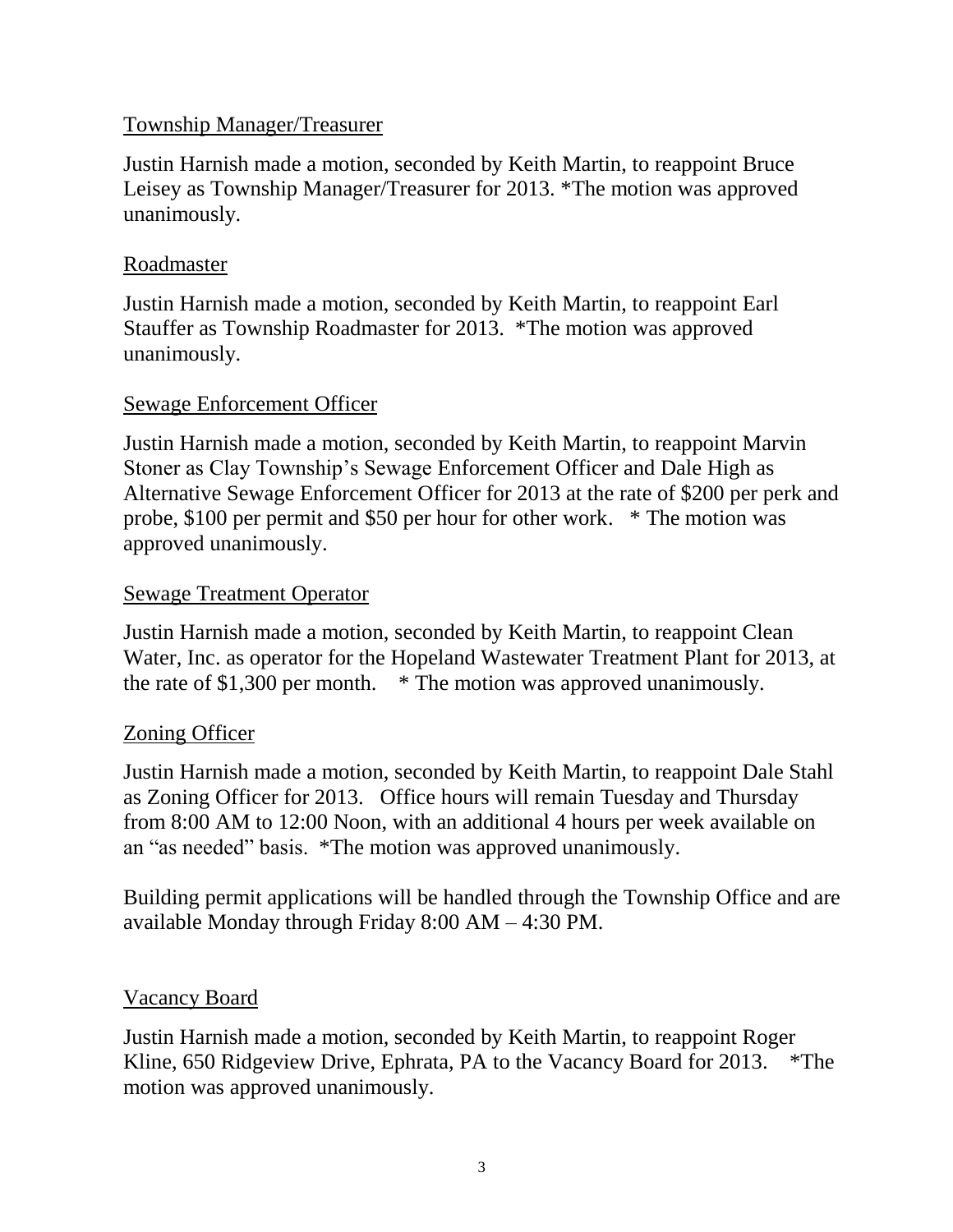## Planning Commission

Keith Martin made a motion, seconded by Justin Harnish, to appoint Clair Beyer, 401 Middlecreek Road, Lititz PA 17543, to a four year term on the Planning Commission. His term will expire on December 31, 2016. \* The motion was approved unanimously.

# Park and Recreation Committee

Keith Martin made a motion, seconded by Justin Harnish, to reappoint Rick Steffy, 35 Elser Drive, Ephrata PA 17522, to a five year term on the Park and Recreation Committee. His term will expire on December 31, 2017. \* The motion was approved unanimously.

## Water Authority

The Board of Supervisors acknowledged the following previously appointed terms.

Justin Harnish, 455 Camp Road, Stevens, PA 17578, five year term on the Ephrata Area Joint Water Authority. His term will expire on December 31, 2014.

Greg Schmuck, 419 Countryside Drive, Ephrata, PA, 17522, five year term on the Ephrata Area Joint Water Authority. His term will expire on December 31, 2013.

## Board of Appeals

Justin Harnish made a motion, seconded by Keith Martin, to reappoint Willis Lefever, 135 Durlach Hill Road, Stevens, PA 17578; Jonathan Zimmerman, 1590 Furnace Hill Road, Stevens, PA, 17578 and Marvin Martin, 250 W Mt Airy Road, Stevens, PA, 17578 to the Board of Appeals. \* The motion was approved unanimously.

## Zoning Hearing Board

Justin Harnish made a motion, seconded by Keith Martin, to reappoint Rick Stehr, 10 W Girl Scout Road, Stevens PA 17578, to a three year term on the Zoning Hearing Board which expires on December 31, 2015. \* The motion was approved unanimously.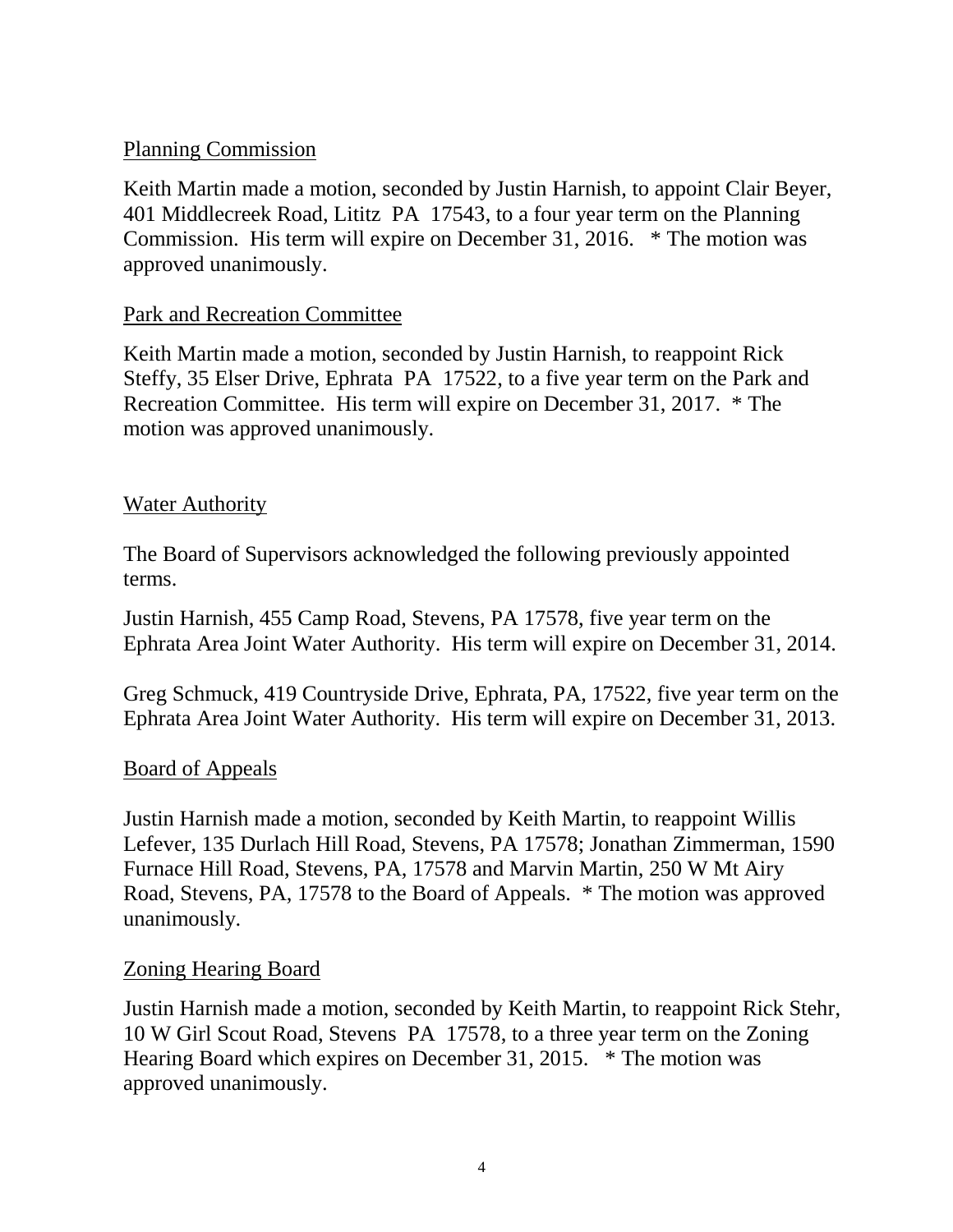# Building Inspector/Code Official

Justin Harnish made a motion, seconded by Keith Martin, to reappoint Randy Mauer as Building Code Official and Associated Building Inspectors as Clay Township's building inspectors for 2013 at the 2011 rates. \* The motion was approved unanimously.

## Redevelopment Authority

Keith Martin made a motion, seconded by Justin Harnish, to reappoint Thomas Zeager as citizen representative to the Lancaster County Redevelopment Authority for 2013. \* The motion was approved unanimously.

#### Mileage Rate

Justin Harnish made a motion, seconded by Keith Martin to set the mileage rate for business use of personal vehicles at the maximum allowable not itemized reimbursement IRS rate which is currently set at \$.565 per mile. \* The motion was approved unanimously.

## Meeting Schedule

Justin Harnish made a motion, seconded by Keith Martin, to maintain the following meeting schedule for 2013. Board of Supervisors  $-2<sup>nd</sup>$  Monday; Zoning Hearing Board –  $1^{st}$  Thursday; Planning Commission –  $4^{th}$  Monday; and Park and Recreation the  $1<sup>st</sup>$  Tuesday of each month as printed on the attached sheet. \* The motion was approved unanimously.

#### Establish Fees

Justin Harnish made a motion, seconded by Keith Martin, to adopt the Clay Township Schedule of Fees as included in the packets. \* The motion was approved unanimously.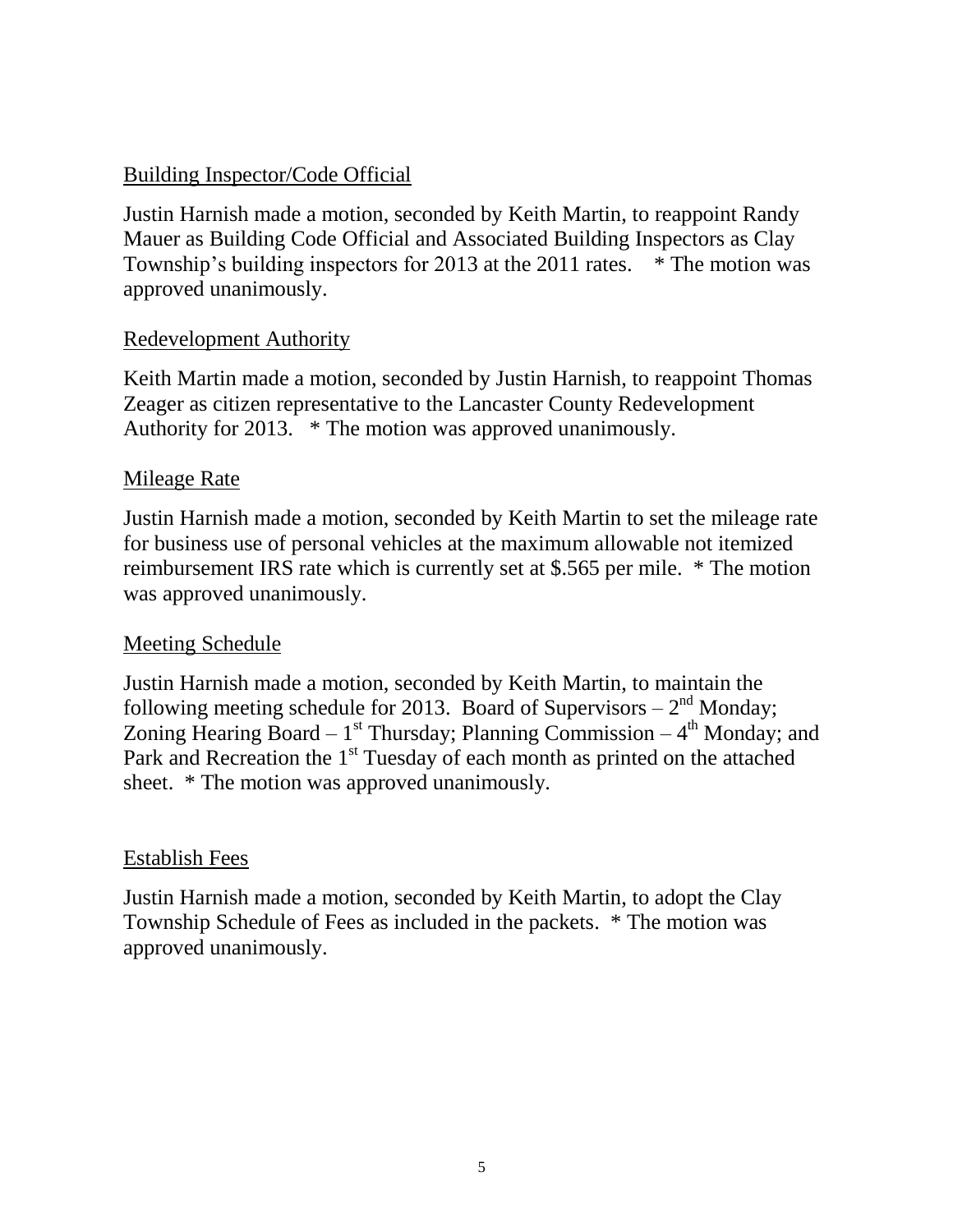### Employee Salaries

Keith Martin made a motion, seconded by Justin Harnish, to approve 2013 employees' salaries as follows:

| Earl Stauffer                                 | \$26.13/hour                                            |
|-----------------------------------------------|---------------------------------------------------------|
| Gary Calik                                    | \$23.21/hour                                            |
| <b>Bruce Leisey</b>                           | \$2,454.38 bi-weekly                                    |
| Wendy Hackman                                 | \$14.85/hour                                            |
| Lorraine Schwendemann \$13.66/hour, part time |                                                         |
| <b>Marvin Stoner</b>                          | \$200 per perk and probe, \$100 per permit and \$50 per |
|                                               | hour for other work performed                           |
| Dale Stahl                                    | \$22.07/hour, part time (also for snow removal and fire |
|                                               | calls during regular working hours)                     |
| <b>PT</b> Road Maint                          | 15.38/hour                                              |
| <b>PT Lawn Maint</b>                          | $12.30/h$ our                                           |

\* The motion was approved unanimously

### Part-Time Snow Removal – Personnel / Rate

Keith Martin made a motion, seconded by Justin Harnish, to reappoint on a parttime as-needed basis Samuel Eberly, 135 W Mt Airy Road, Stevens at a rate of \$15.38/hour for snow removal and road maintenance in 2013. \* The motion was approved unanimously.

#### Authority to Employ Supervisors

Justin Harnish made a motion, seconded by Keith Martin, to authorize the employment of the Supervisors to perform Public Works and Clerical duties at a rate set by the Auditors. \* The motion was approved unanimously under the "Rule of Necessity".

## Treasurer's Bond

Justin Harnish made a motion, seconded by Keith Martin, to maintain the Treasurer's Bond amount at \$1,000,000. \* The motion was approved unanimously.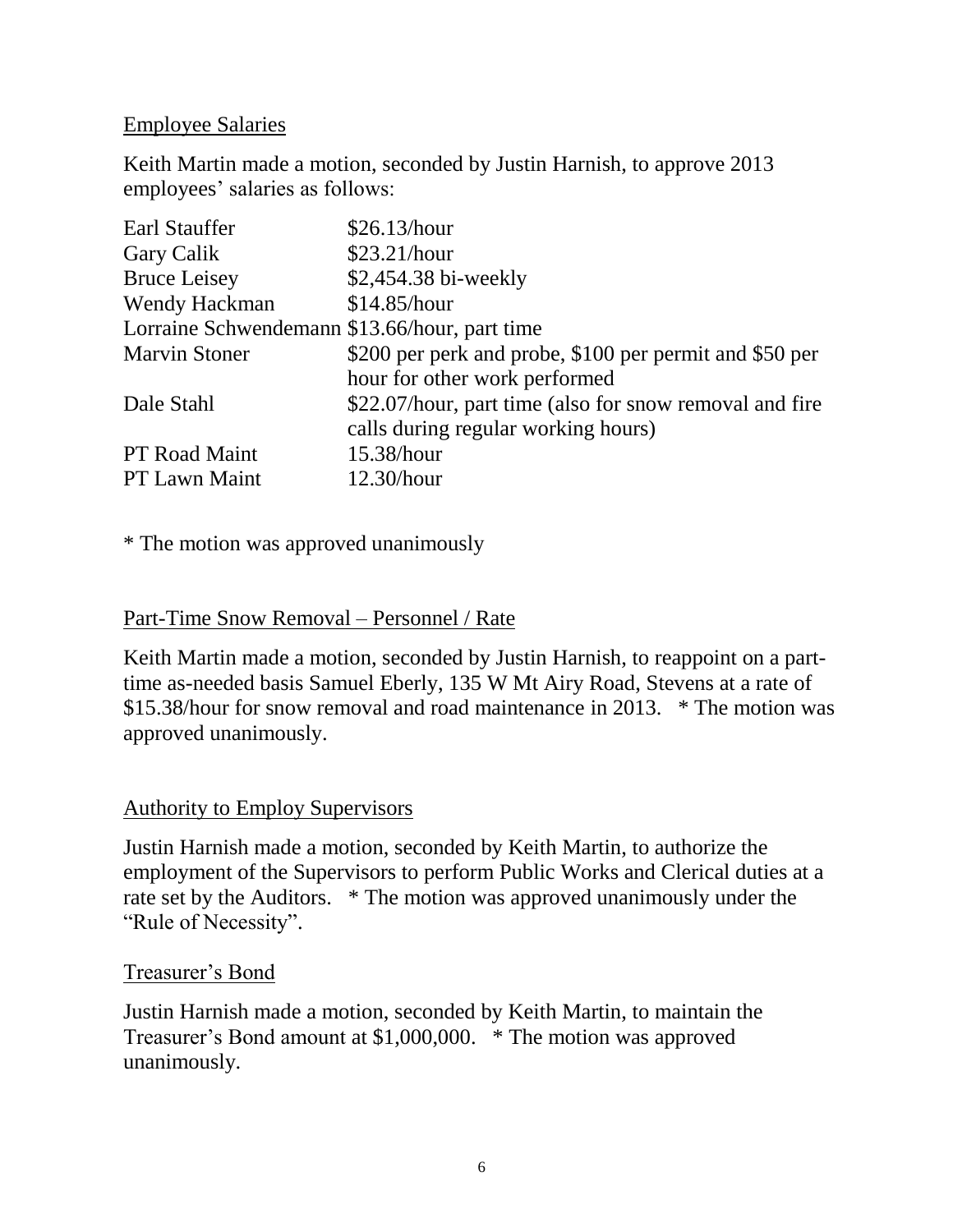## Public Officials' Bond

Keith Martin made a motion, seconded by Justin Harnish, to maintain the Public Official's Bond amount at \$350,000. \* The motion was approved unanimously.

### Delegates to PA State Association of Township Supervisors Annual Convention

Justin Harnish made a motion, seconded by Keith Martin, to reappoint Bruce Leisey as voting delegate and Keith Martin as alternate voting delegate for the PSATS annual convention. \* The motion was approved unanimously.

## Employee Holidays

Justin Harnish made a motion, seconded by Keith Martin, to approve the 2013 holiday schedule for the employees as printed and attached. \* The motion was approved unanimously.

#### Sewer Fees

Keith Martin made a motion, seconded by Justin Harnish, to approve Resolution #010713 to set the 2013 sewer user fee to \$385.00 an increase of \$10.00 from the 2011  $& 2012$  rate.  $*$  The motion was approved unanimously.

## Building Inspection Fees

Justin Harnish made a motion, seconded by Keith Martin to approve the fees included in the packet. \*The motion was approved unanimously.

## Street Lighting Assessment

Justin Harnish made a motion, seconded by Keith Martin to approve Resolution # 010713A which maintains the fee for street lights assessment at \$100.00 per year for 2013. \* The motion was approved unanimously.